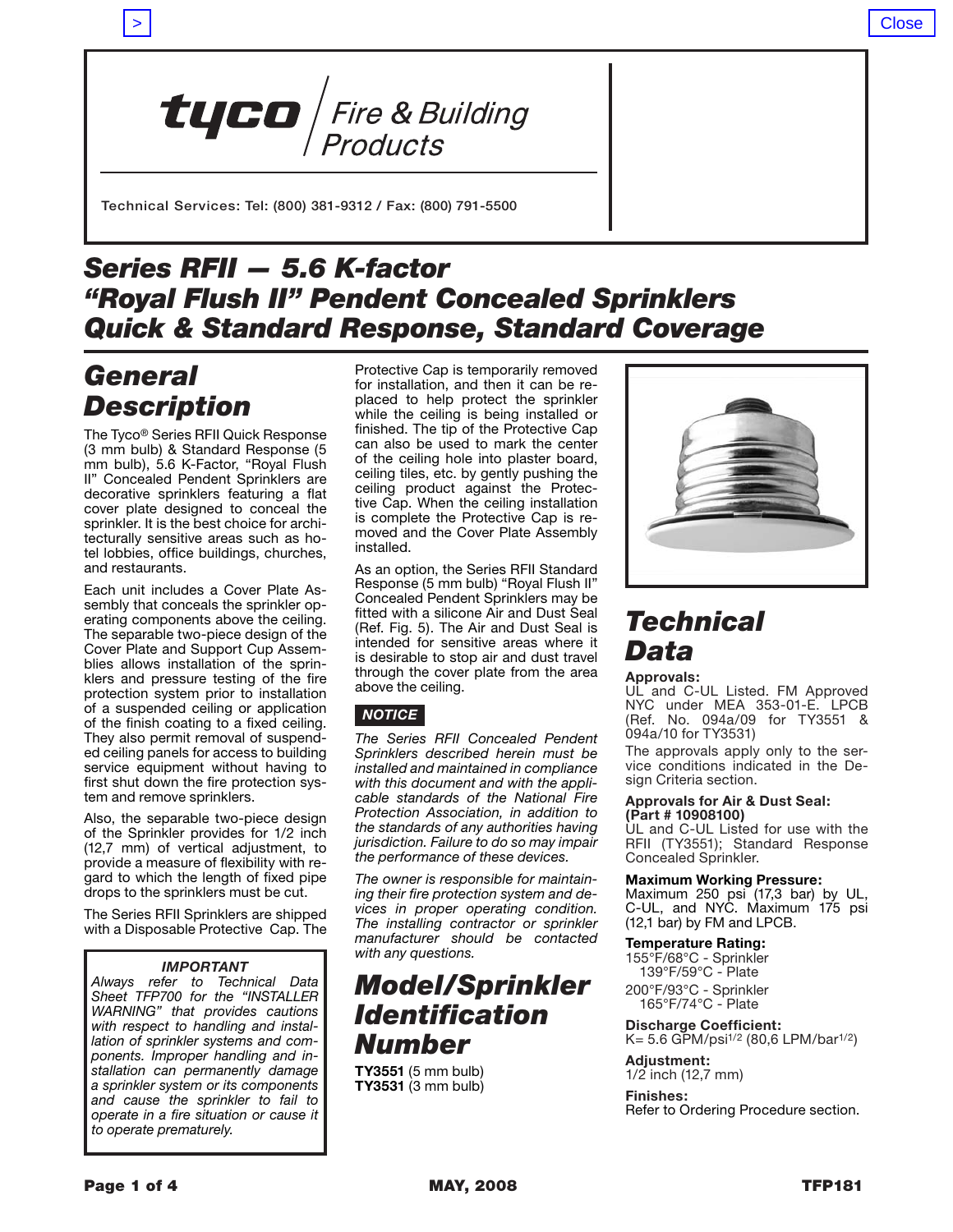

### Page 2 of 4 TFP181



### **Physical Characteristics:**

| Frame Bronze                     |
|----------------------------------|
| Support Cup. Chrome Plated Steel |
| Guide Pins Stainless Steel       |
| Deflector Bronze                 |
| Compression Screw. Brass         |
|                                  |
| Cap. Bronze or Copper            |
| Sealing Assembly                 |
| Beryllium Nickel w/Teflont       |
| Cover Plate Brass                |
| Retainer Brass                   |
| Ejection Spring. Stainless Steel |

†DuPont Registered Trademark

### **Patents:**

U.S.A. Patent No. 4,014,388

# *Operation*

When exposed to heat from a fire, the Cover Plate, normally soldered to the Retainer at three points, falls away to expose the Sprinkler Assembly. At this point the Deflector supported by the Guide Pins drops down to its operational position.

The glass Bulb contains a fluid that expands when exposed to heat. When the rated temperature is reached, the fluid expands sufficiently to shatter the

glass Bulb, activating the sprinkler and allowing water to flow.

# *Design Criteria*

The RFII (TY3551), 5 mm Bulb Type, Concealed Pendent Sprinklers are UL and C-UL Listed as standard response -standard spray sprinklers for use in accordance with the current NFPA standard. They are FM Approved as standard response -standard spray sprinklers for use in accordance with the current FM Loss Prevention Data Sheets.

The RFII (TY3531) 3 mm Bulb Type, Concealed Pendent Sprinklers are UL and C-UL Listed as quick response standard spray sprinklers for use in accordance with the current NFPA standard. They are FM Approved as standard response -standard spray sprinklers for use in accordance with the current FM Loss Prevention Data Sheets.

The Series RFII Concealed Pendent Sprinklers are only listed and approved with the Series RFII Concealed Cover Plates having a factory applied finish.

**The Series RFII must not be used in applications where the air pressure above the ceiling is greater than that below. Down drafts through the Support Cup could delay sprinkler operation in a fire situation.** 

# *Installation*

The Tyco® Series RFII must be installed in accordance with the following instructions:

### *notice*

*Do not install any bulb type sprinkler if the bulb is cracked or there is a loss of liquid from the bulb. With the sprinkler held horizontally, a small air bubble should be present. The diameter of the air bubble is approximately 1/16 inch (1,6 mm) for the 155°F/68°C and 3/32 inch (2,4 mm) for the 200°F/93°C temperature ratings.*

*A 1/2 inch NPT sprinkler joint should be obtained with a minimum to maximum torque of 7 to 14 ft.lbs. (9,5 to 19,0 Nm). Higher levels of torque may distort the sprinkler inlet with consequent leakage or impairment of the sprinkler.*

*Do not attempt to compensate for insufficient adjustment in the Sprinkler Assembly by under-or over-tightening the Sprinkler/Support Cup Assembly. Readjust the position of the sprinkler fitting to suit.*

**Step 1.** The sprinkler must only be installed in the pendent position and with the centerline of the sprinkler perpendicular to the mounting surface.

**Step 2.** Remove the Protective Cap.

**Step 3.** With pipe thread sealant ap plied to the pipe threads, hand tighten the sprinkler into the sprinkler fitting.

**Step 4.** Wrench tighten the sprinkler using only the RFII Sprinkler Wrench (Ref. Figure 3). The RFII Sprinkler Wrench is to be applied to the Sprinkler as shown in Figure 3.

**Step 5.** Replace the Protective Cap (Ref. Figure 4) by pushing it upwards until it bottoms out against the Support Cup. The Protective Cap helps prevent damage to the Deflector and Arms during ceiling installation and/or during application of the finish coating of the ceiling. It may also be used to locate the center of the clearance hole by gently pushing the ceiling material up against the center point of the Protective Cap.

### *notice*

*As long as the Protective Cap remains in place, the system is considered to be "Out of Service".*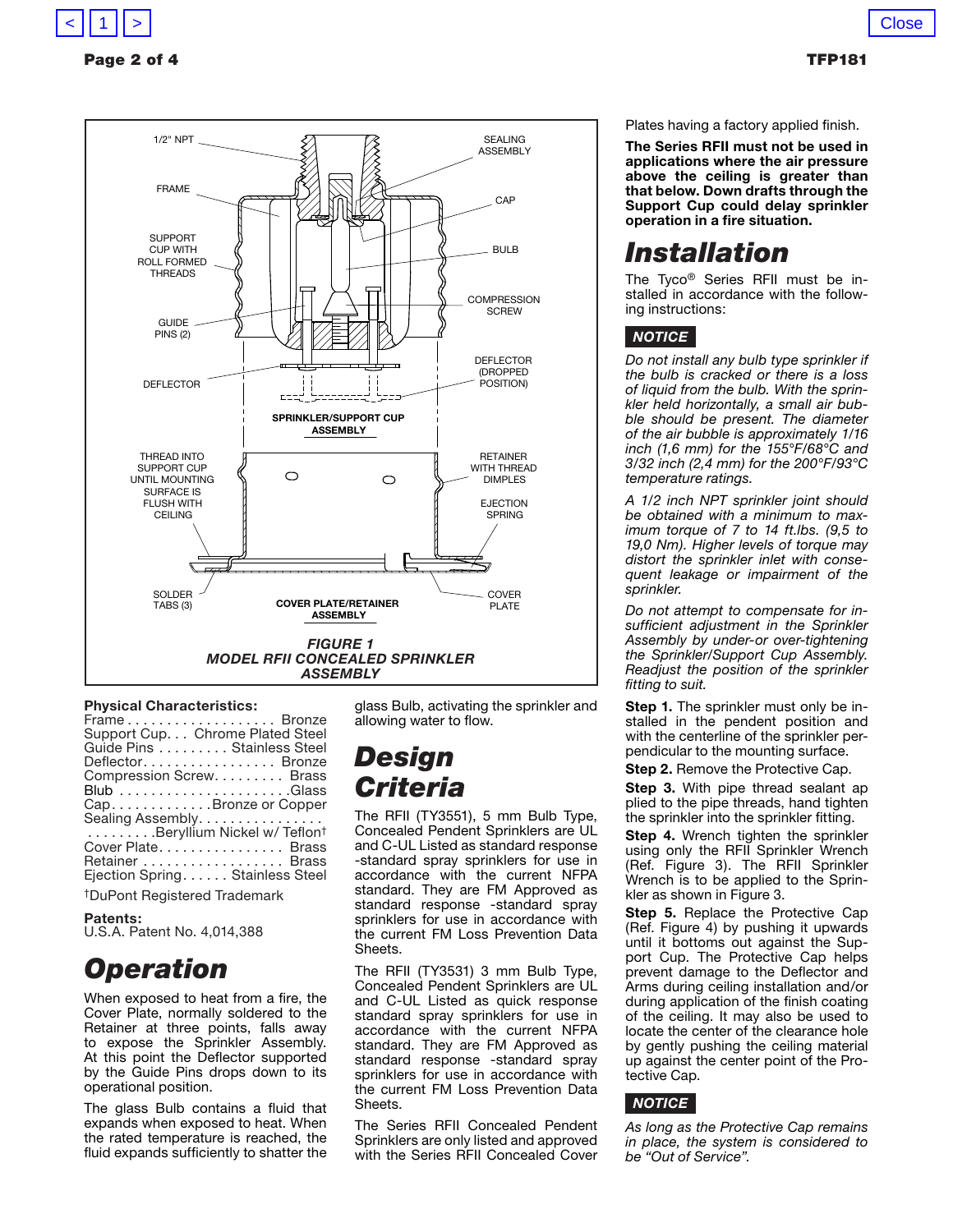



*series concealed SPRINKLER INSTALLATION DIMENSIONS*





Step 6. After the ceiling has been completed with the  $2-1/2$  inch (63,5) mm) diameter clearance hole and in preparation for installing the Cover Plate Assembly, remove and discard the Protective Cap, and verify that the Deflector moves up and down freely. If the Sprinkler has been damaged and the Deflector does not move up and down freely, replace the entire Sprinkler assembly. Do not attempt to modify or repair a damaged sprinkler.

**Step 7.** When installing an Air and Dust Seal, refer to Figure 5, otherwise proceed to Step 8. To attach the Air and Dust Seal, verify the angle of the outside edge of the seal is oriented according to Figure 5. Start the edge of the Retainer in the grooved slot of the Air and Dust Seal and continue around the retainer until the entire Air and Dust Seal is engaged.

**Step 8.** Screw on the Cover Plate/Retainer Assembly until the Retainer Figure 2 (or Air and Dust Seal -Figure 5) contacts with the ceiling. Do not continue to screw on the Cover Plate/Retainer Assembly such that it lifts a ceiling panel out of its normal position. If the Cover Plate/Retainer Assembly cannot be engaged with the Support Cup or the Cover Plate/Retainer Assembly cannot be engaged sufficiently to contact the ceiling, the Sprinkler Fitting must be repositioned.

# *Care and Maintenance*

The Tyco® Series RFII must be maintained and serviced in accordance with the following instructions:

### *notice*

*Absence of the Cover Plate Assembly may delay sprinkler operation in a fire situation.*

*When properly installed, there is a nominal 3/32 inch (2,4 mm) air gap between the lip of the Cover Plate and the ceiling,*